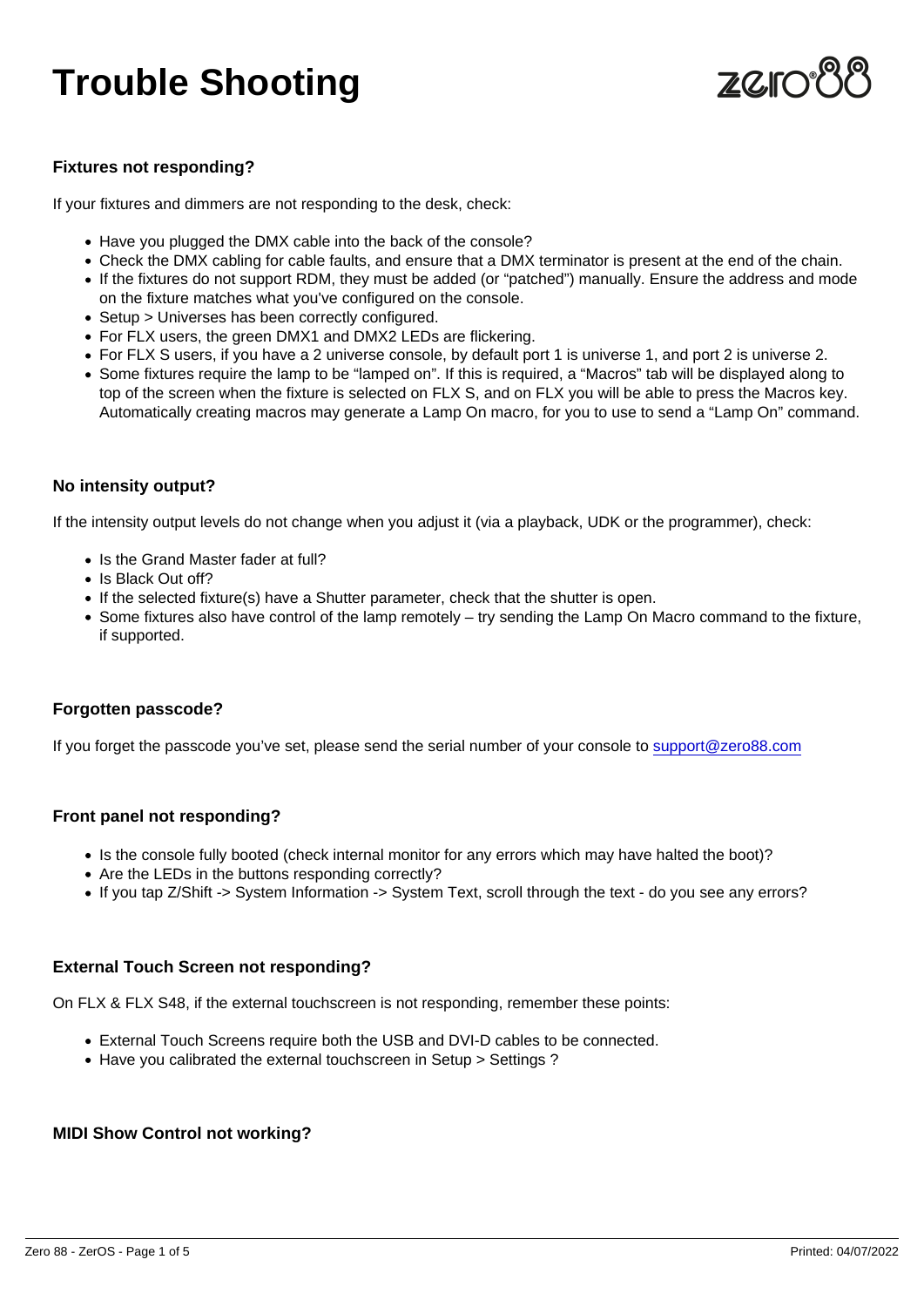(FLX only) We've found that cheaper USB – MIDI devices (often sold as a single cable with USB on one side, two MIDI ports on the other, and a plastic box in the middle) are not designed to the MIDI specification. Although these sometimes work with MIDI Timecode, they do not work with Show Control.

#### Remote App not connecting?

If the remote app is not connecting to the console, check one of the following things:

- Is the Remote enabled in Setup > Devices?
- Is there a password set in Setup > Devices?
- Are you using a dedicated network, or plugging into a much larger network? On larger networks, firewalls can sometimes block the communications.
- Is the IP address of the console in the same range as the IP address of your remote device? For simple setups where nothing else is using the network apart from the remote, we suggest either enabling DHCP on both devices (which will set the IP address automatically) or use the IP addresses 192.168.1.10 and 192.168.1.20 on your console and remote.

#### Console does not start correctly?

- Remove all USB storage devices from the console.
- Check internal monitor for any error messages or warning information.
- Try using the Startup Tool. [Click here for more information.](/manuals/zeros/trouble-shooting/zeros-startup-tool)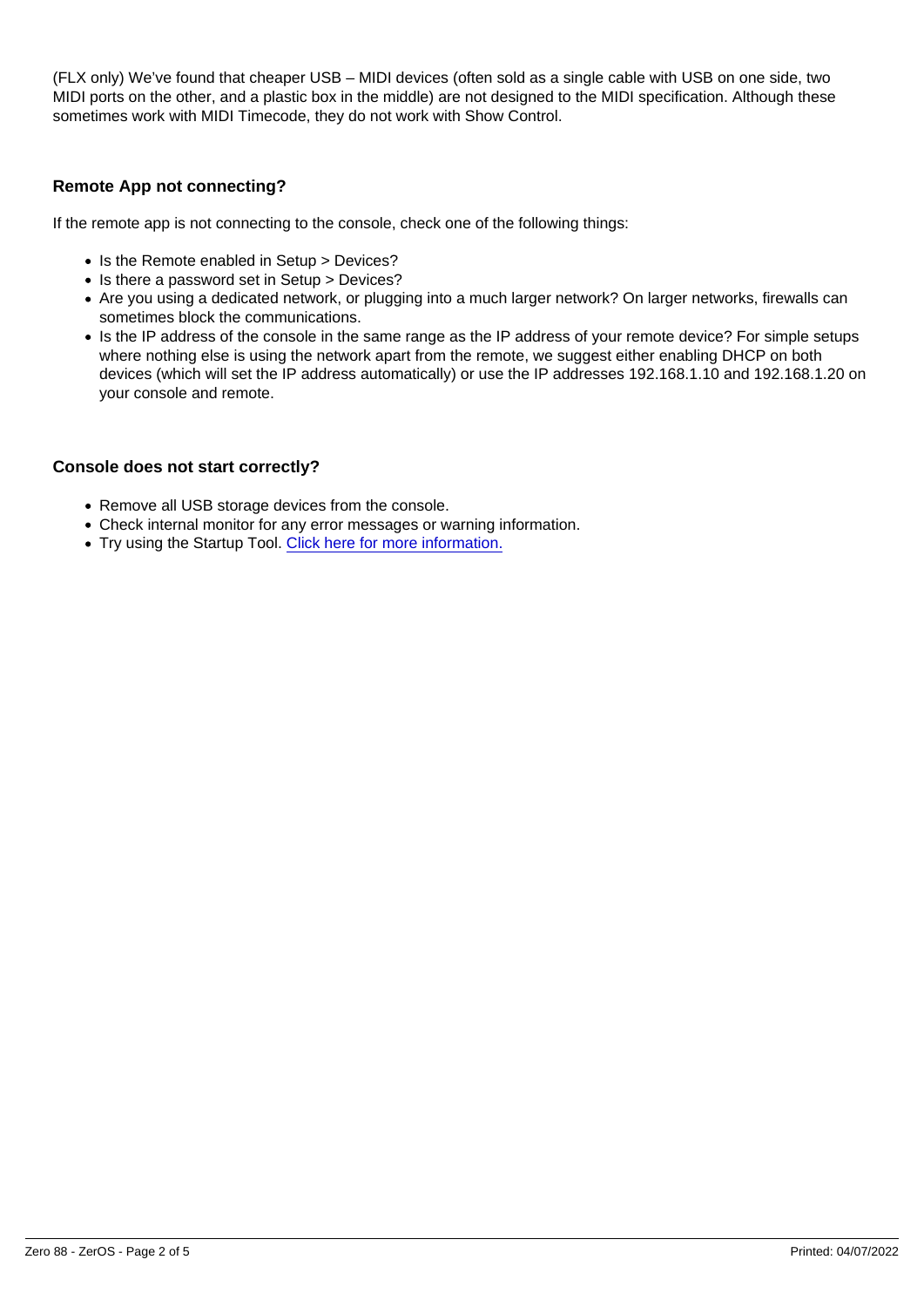### **Test Mode**



If you boot your console with the Setup key held down, this will boot you into Test Mode.

Test Mode will display a virtual Front Panel of your console. Moving faders, and pressing buttons will be highlighted on the virtual front panel, for you to check faders, buttons and encoders are registering correctly.

Pressing keys will light the LED in that button.

For consoles with 7-segment displays, these will cycle to ensure all parts are displaying correctly.

To exit Test Mode, restart the console. To do this switch the console off and on again.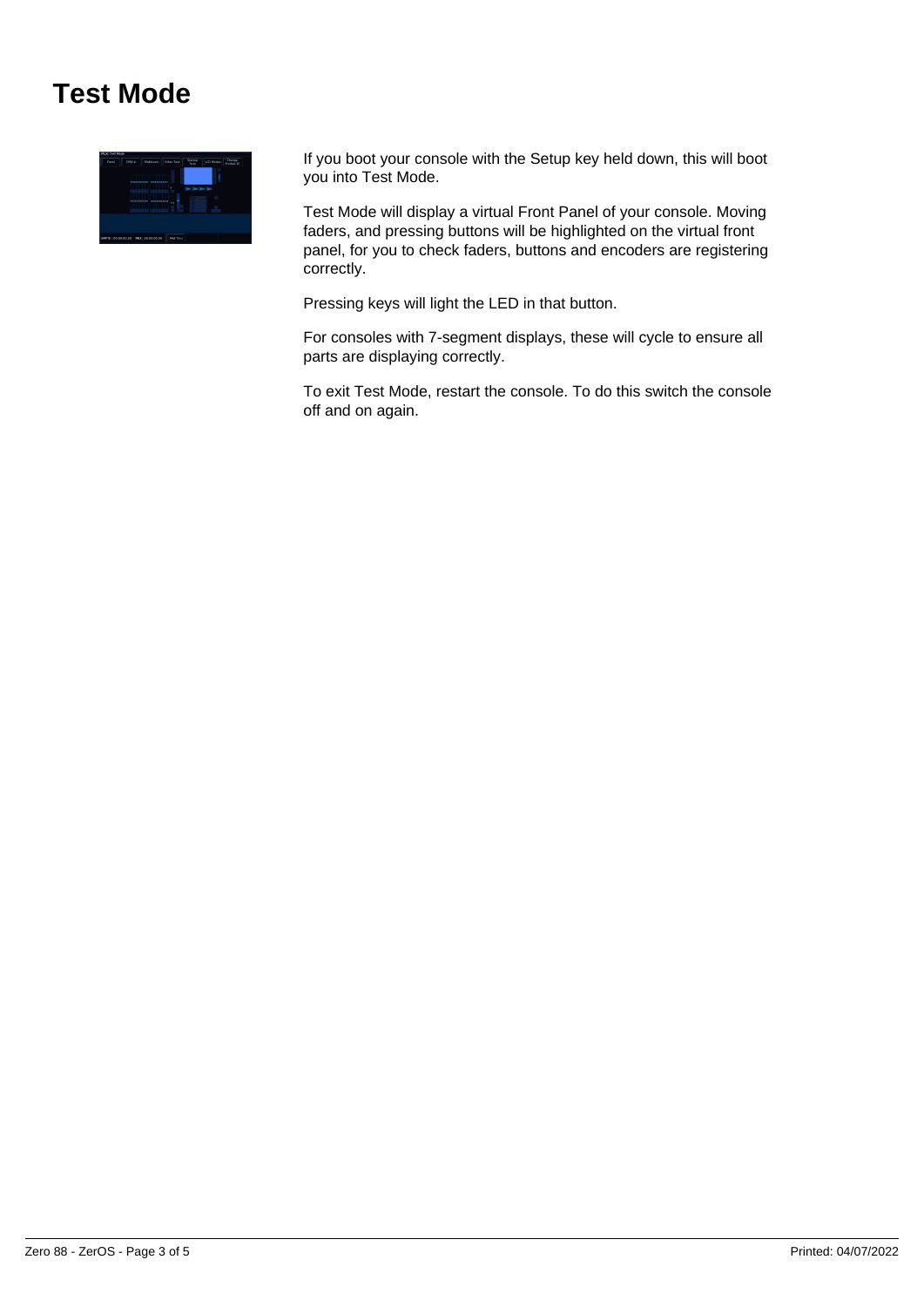## Reporting a problem

Before reporting a problem to Zero 88, please obtain as many of the following pieces of information as possible:

- The console's current software version
- A copy of the current showfile
- Details of what you were doing at the time, or which playback / palette etc is affected.
- If the console has crashed or frozen, the console will offer you a debug file the next time you turn it on.

Support requests can be submitted to [support@zero88.com](mailto:support@zero88.com)

For more urgent requests, please contact Zero 88 by telephone on +44 (0)1633 838088 – 24 hour answer service available.

If you have reported a problem by email or on the forum, please bear with us as our response may take a few days if your problem is complex. It is also worth checking other posts on the forum to see if the fault is already reported / fixed before contacting Zero 88. If you suspect that your problem is software related, please always check that you are running the latest software version.

This can be found at [zero88.com/zeros](/zeros)

In the unlikely event you experience a software issue with ZerOS, upon booting your console, or whilst using the console, you may receive this message.

This message is nothing to worry about, however ZerOS has found something that doesn't look right. If you have a USB stick to hand, please click OK, and then choose to save the debug file (.zdb) to your USB stick.

This debug file contains important information about the behaviour of your desk, and what caused the software issue. Providing this file to the Zero 88 support team can help us to improve the console's performance to ensure that the crashes do not occur in future software releases.

At the next available opportunity, please insert the USB memory stick into your computer and email the file to [support@zero88.com](mailto:support@zero88.com?subject=Debug file) with a little information about what you were doing when the issue occurred.

The file written to your memory stick is a .zdb file (ZerOS DeBug) and will have the date and time in the file. You can rename it to something you think is more useful if you wish.

By sending us the file, you'll be helping to improve ZerOS for every user, so thank you!